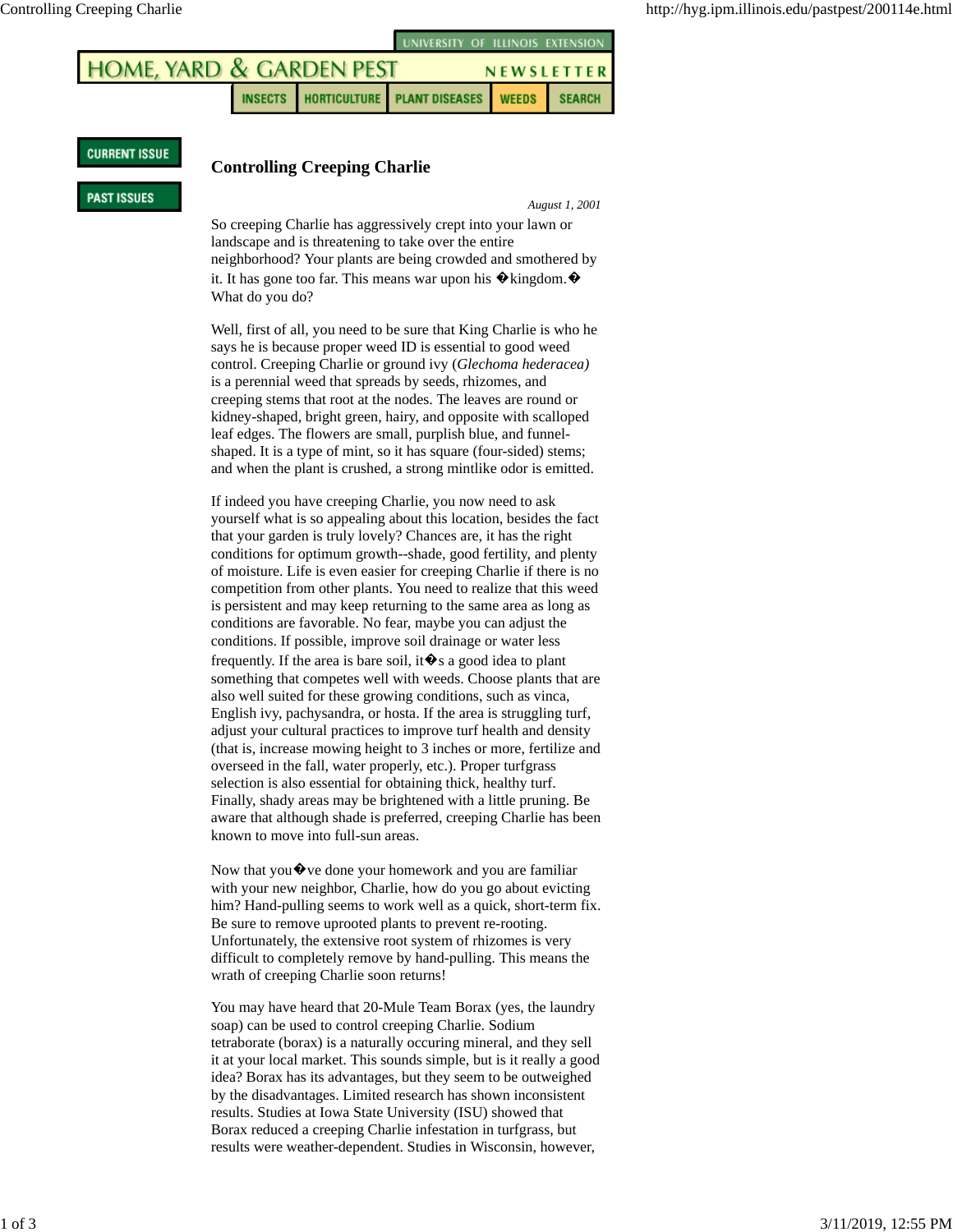showed Borax was not an effective control of this weed due to soil conditions. ISU studies also found that borax can injure turf and other plants as well, causing stunting and yellowing.

There is little room for error with borax applications: Too little results in poor control, and too much results in injury to surrounding plants. Yet, there are a variety of  $\hat{\mathbf{\bullet}}$  recipes  $\hat{\mathbf{\bullet}}$  out there depending on who you ask--all of them swearing that you must follow the recipe exactly.

How does borax work? It contains boron, which plants need in minute quantities for healthy growth. However, larger quantities can have a toxic effect. Creeping Charlie happens to be extremely sensitive to boron. If boron quantities are sufficient, any vegetation can be killed. However, the availability of boron in the soil depends on soil type and pH. These factors affect the outcome of applying borax, as in the Wisconsin trials. No recipes I�ve found mention these important factors. Another problem with using borax is that boron does not break down or dissipate as conventional weed killers do, so repeated or excessive applications can result in bare areas where no vegetation can grow. This does not make for a lovely garden!

One final reason not to use borax is that it is not a registered pesticide. If you  $\bullet$  ve heard of using vinegar for weed control, the same applies here. Although borax may sound like a �natural� weed-control method, it is important to remember that it may still be harmful to children and pets. Mixtures should be kept out of their reach. Registered pesticides have been studied extensively and come with labels that tell you how to protect yourself and others. The borax box tells you how to wash your clothes.

What is a better method of control for creeping Charlie? A postemergence broadleaf weed killer containing salt of dicamba (3,6-dichloro-o-anisic acid) is your best bet. Check the ingredient list on the label to see if it contains this active ingredient. Often it is found in combination products (Trimec, Three Way Lawn Weed Killer, etc.) and is mixed with weed killers, 2,4-D (2,4 dichlorophenoxyacetic acid) and mecoprop or MCPP (2-(2-methyl-4-chlorophenoxy) propionic acid). Products containing triclopyr or 2,4-DP may also provide decent control. Another option is Confront (triclopyr + clopyralid), which has also shown effective control but must be applied by professional applicators. Preemergence products do not control creeping Charlie.

Now I didn $\hat{\mathbf{\Phi}}$ t mean to get your hopes up. Realize that these specific herbicides cannot be used in every situation or area such as vegetable or flower gardens as many broadleaf plants are very susceptible to these herbicides. If even a small amount drifts onto certain plants, severe injury can result. It  $\hat{\mathbf{\bullet}}$  s enough to make your rose  $\diamondsuit$ s leaves curl! Literally. In these areas, handpulling or hoeing is your best bet. It is helpful to keep borders clean so you can easily see and control invading weeds. These herbicides can, however, be used on turf; but you will want to consult the product label first. With any pesticide, always read and follow label directions. The label is your best source of application information.

Herbicide applications work best when weeds are actively growing. Timing is important as well. Mid- to late autumn is an excellent time to apply herbicides to creeping Charlie and other perennial broadleaf weeds like dandelion. During October and November, Charlie is busy preparing for winter by sending food